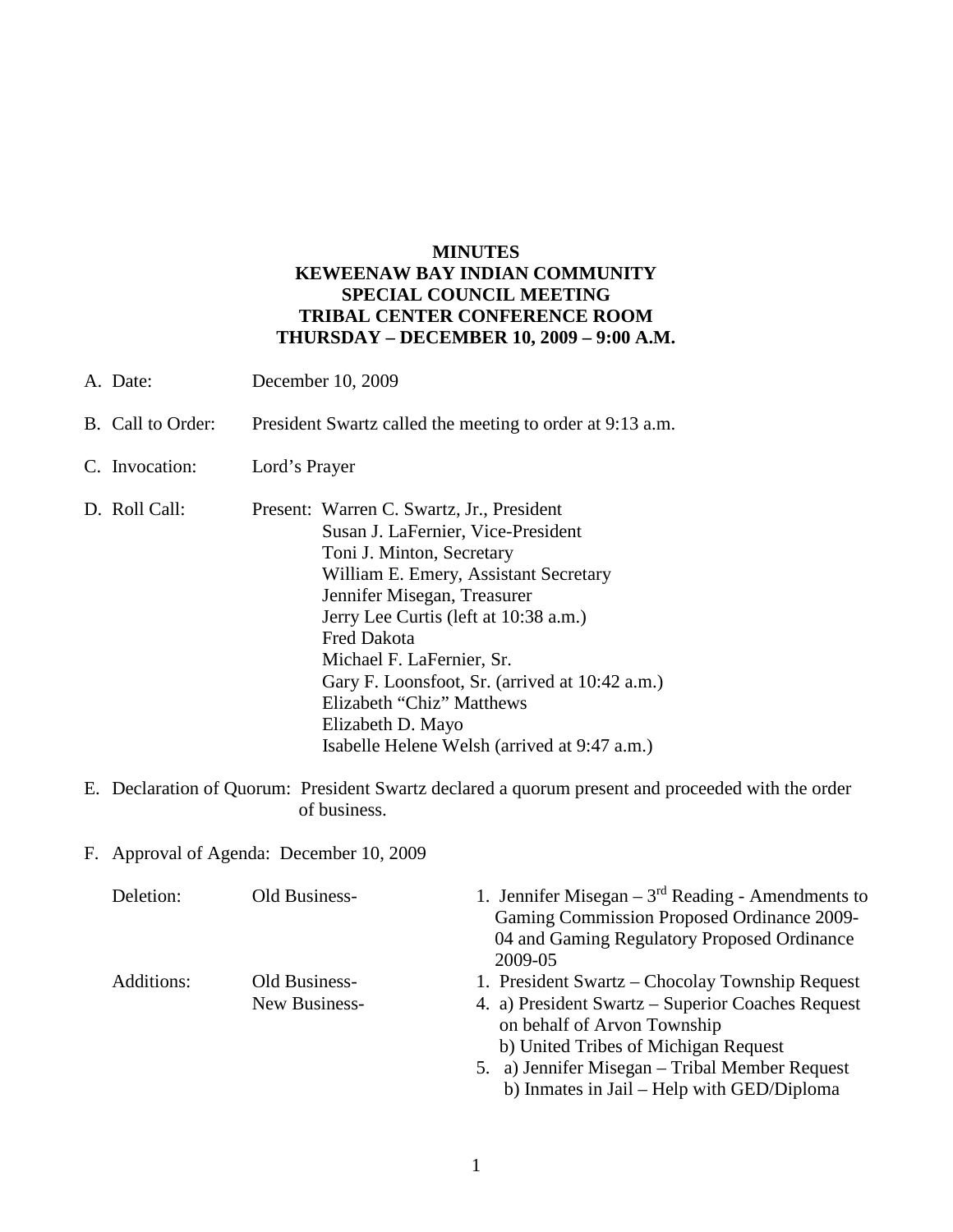**MOTION MADE BY MICHAEL F. LAFERNIER, SR. TO APPROVE THE AGENDA WITH THE CHANGES. SUPPORTED BY WILLIAM E. EMERY. NINE IN FAVOR (Susan J. LaFernier, Toni J. Minton, William E. Emery, Jennifer Misegan, Jerry Lee Curtis, Fred Dakota, Michael F. LaFernier, Sr., Elizabeth "Chiz" Matthews, Elizabeth D. Mayo), OPPOSED - 0, ABSTAINING - 0, TWO ABSENT (Gary F. Loonsfoot, Sr., Isabelle H. Welsh), MOTION CARRIED.**

- G. For Your Information:
	- 1. Four Feathers Consulting Jacksonville, Florida An American Indian Owned Woman Owned Corporation Specializing in Information Technology, Management, and Training **Consulting**
- H. Approval of Meeting Minutes:
	- 1. July 16, 2009

**MOTION MADE BY FRED DAKOTA TO APPROVE THE JULY 16, 2009 MEETING MINUTES. SUPPORTED BY WILLIAM E. EMERY. EIGHT IN FAVOR (Susan J. LaFernier, Toni J. Minton, William E. Emery, Jennifer Misegan, Fred Dakota, Michael F. LaFernier, Sr., Elizabeth "Chiz" Matthews, Elizabeth D. Mayo), OPPOSED - 0, ONE ABSTAINING (Jerry Lee Curtis), TWO ABSENT (Gary F. Loonsfoot, Sr., Isabelle H. Welsh), MOTION CARRIED.**

2. July 17, 2009

**MOTION MADE BY JENNIFER MISEGAN TO APPROVE THE JULY 17, 2009 MEETING MINUTES WITH THE CHANGE. SUPPORTED BY JERRY LEE CURTIS. EIGHT IN FAVOR (Susan J. LaFernier, Toni J. Minton, William E. Emery, Jennifer Misegan, Jerry Lee Curtis, Fred Dakota, Michael F. LaFernier, Sr., Elizabeth D. Mayo), OPPOSED - 0, ONE ABSTAINING (Elizabeth "Chiz" Matthews), TWO ABSENT (Gary F. Loonsfoot, Sr., Isabelle H. Welsh), MOTION CARRIED.**

- I. Old Business:
	- 1. President Swartz Chocolay Township Request Bill Carlson, Negaunee Township Supervisor Negaunee Township Request to Transfer 2% Money for the water line at the proposed airport casino to the General Fund in the amount of \$11,000.00 for Negaunee Reserve Projects

**MOTION MADE BY MICHAEL F. LAFERNIER, SR. TO APPROVE THE NEGAUNEE TOWNSHIP'S REQUEST TO UTILIZE 2% MONEY FOR PURCHASES. SUPPORTED BY WILLIAM E. EMERY. SEVEN IN FAVOR (Toni J. Minton, William E. Emery, Jerry Lee Curtis, Fred Dakota, Michael F. LaFernier, Sr., Elizabeth "Chiz" Matthews, Elizabeth D. Mayo), TWO OPPOSED (Susan J. LaFernier, Jennifer Misegan), ABSTAINING - 0, TWO ABSENT (Gary F. Loonsfoot, Sr., Isabelle H. Welsh), MOTION CARRIED.**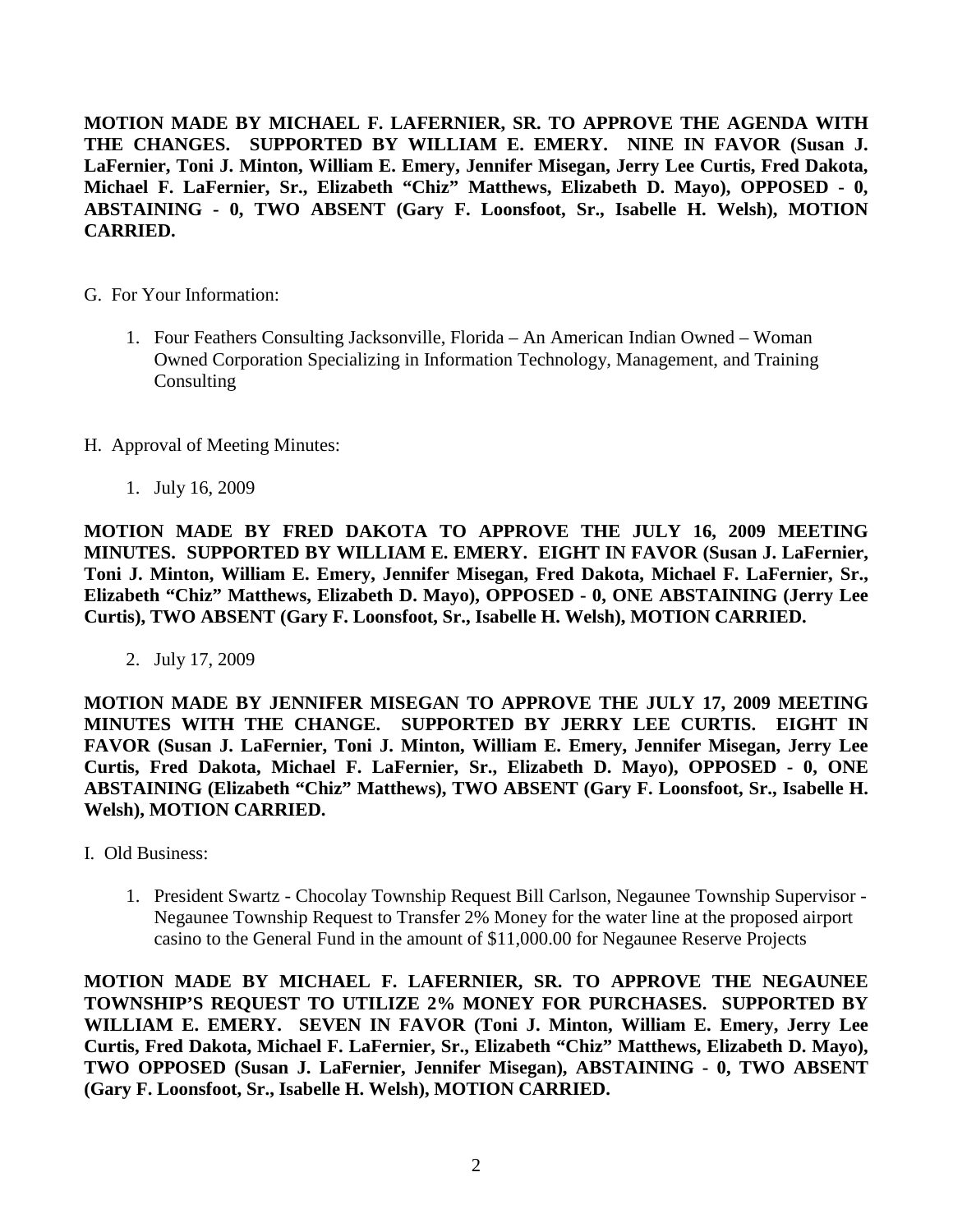- J. New Business:
	- 1. President Swartz Brenda Brunk Water Heater Request

**MOTION MADE BY ELIZABETH "CHIZ" MATTHEWS TO PAY THE REMAINING BALANCE OF \$220.00 FOR BRENDA BRUNK'S HOT WATER HEATER. SUPPORTED BY TONI J. MINTON. FIVE IN FAVOR (Toni J. Minton, William E. Emery, Jerry Lee Curtis, Michael F. LaFernier, Sr., Elizabeth "Chiz" Matthews), THREE OPPOSED (Susan J. LaFernier, Fred Dakota, Elizabeth D. Mayo), ONE ABSTAINING (Jennifer Misegan), TWO ABSENT (Gary F. Loonsfoot, Sr., Isabelle H. Welsh), MOTION CARRIED.**

Amend Emergency Fund to include Hot Water Heaters –

**MOTION MADE BY FRED DAKOTA TO INCREASE THE EMERGENCY FUND FOR UP TO A MAXIMUM OF \$520.00 FOR HOT WATER HEATERS. SUPPORTED BY MICHAEL F. LAFERNIER, SR. NINE IN FAVOR (Susan J. LaFernier, Toni J. Minton, William E. Emery, Jennifer Misegan, Jerry Lee Curtis, Fred Dakota, Michael F. LaFernier, Sr., Elizabeth "Chiz" Matthews, Elizabeth D. Mayo), OPPOSED - 0, ABSTAINING - 0, TWO ABSENT (Gary F. Loonsfoot, Sr., Isabelle H. Welsh), MOTION CARRIED.**

2. John Baker, Attorney – Business License Renewal Donald Messer, Jr./Jason Messer - Da Shack

**MOTION MADE BY MICHAEL F. LAFERNIER, SR. TO APPROVE THE RENEWAL LICENSE OF DA SHACK. SUPPORTED BY WILLIAM E. EMERY. NINE IN FAVOR (Susan J. LaFernier, Toni J. Minton, William E. Emery, Jennifer Misegan, Jerry Lee Curtis, Fred Dakota, Michael F. LaFernier, Sr., Elizabeth "Chiz" Matthews, Elizabeth D. Mayo), OPPOSED - 0, ABSTAINING - 0, TWO ABSENT (Gary F. Loonsfoot, Sr., Isabelle H. Welsh), MOTION CARRIED.**

- 3. President Swartz
	- a) Superior Coaches Request on behalf of Arvon Township a request was made to use the small school Bus. The Council denied the request as they have other needs for the bus.

## **Isabelle Welsh arrived at 9:47 a.m.**

b) United Tribes Request – A Ballot proposal is seeking 8 more casinos in Michigan 5 of the casino would be at horse racing tracks. The State Board of Canvassers approved the wording. United Tribes wants to do a poll before next years ballot.

**MOTION MADE BY JENNIFER MISEGAN TO DONATE \$1,000.00 TO THE UNITED TRIBES OF MICHIGAN FOR THE RACINO ISSUE. SUPPORTED BY MICHAEL F. LAFERNIER, SR. TEN IN FAVOR (Susan J. LaFernier, Toni J. Minton, William E. Emery, Jennifer Misegan, Jerry Lee Curtis, Fred Dakota, Michael F. LaFernier, Sr., Elizabeth "Chiz" Matthews, Elizabeth D. Mayo, Isabelle H. Welsh), OPPOSED - 0, ABSTAINING - 0, ONE ABSENT (Gary F. Loonsfoot, Sr.), MOTION CARRIED.**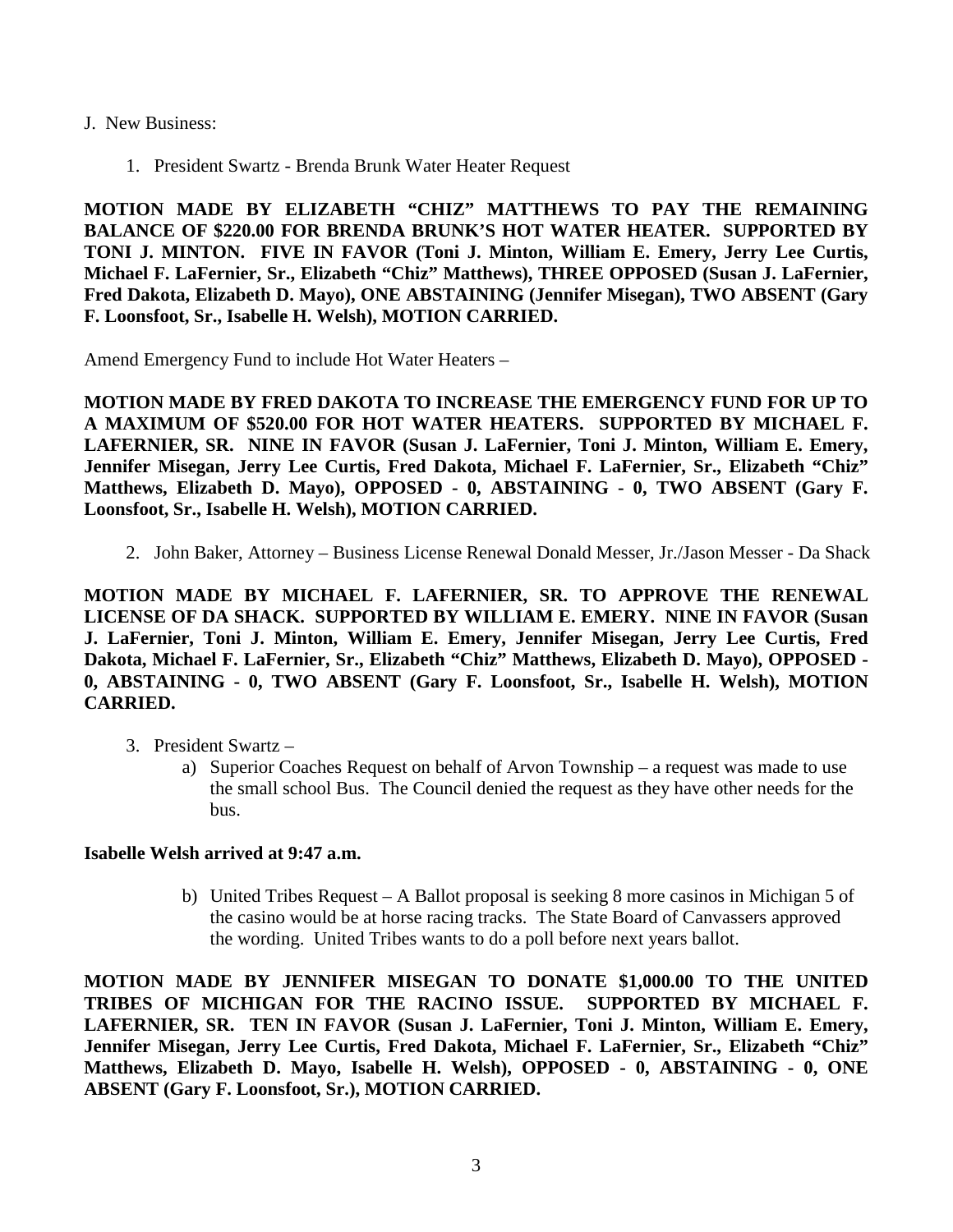4. Jason Ayres, Realty – Resolution KB-1723-2009 Daniel and Cherie Koski Residential Lease (cancels the prior lease)

**MOTION MADE BY WILLIAM E. EMERY TO APPROVE RESOLUTION KB-1723-2009 DANIEL KOSKI RESIDENTIAL LEASE. SUPPORTED BY FRED DAKOTA. TEN IN FAVOR (Susan J. LaFernier, Toni J. Minton, William E. Emery, Jennifer Misegan, Jerry Lee Curtis, Fred Dakota, Michael F. LaFernier, Sr., Elizabeth "Chiz" Matthews, Elizabeth D. Mayo, Isabelle H. Welsh), OPPOSED - 0, ABSTAINING - 0, ONE ABSENT (Gary F. Loonsfoot, Sr.), MOTION CARRIED.**

- 5. Jennifer Misegan, Treasurer
	- a) Joanne Jaukkuri Request for Travel Money to meet with Lawyer

**MOTION MADE BY FRED DAKOTA TO APPROVE A DONATION OF UP TO \$100.00 IN GAS FROM THE PINES TO JOANNE JAUKKURI TO MEET WITH HER LAWYER. SUPPORTED BY JERRY LEE CURTIS. TEN IN FAVOR (Susan J. LaFernier, Toni J. Minton, William E. Emery, Jennifer Misegan, Jerry Lee Curtis, Fred Dakota, Michael F. LaFernier, Sr., Elizabeth "Chiz" Matthews, Elizabeth D. Mayo, Isabelle H. Welsh), OPPOSED - 0, ABSTAINING - 0, ONE ABSENT (Gary F. Loonsfoot, Sr.), MOTION CARRIED.**

b) Jail Inmates – Assistance with obtaining GED/Diploma

**MOTION MADE BY JENNIFER MISEGAN TO DEVELOP TUTORING FOR JAIL INMATES TO FURTHER THEIR EDUCATION WHILE SERVING THEIR TIME TO HELP OBTAIN THEIR GED'S AND DIPLOMAS. SUPPORTED BY ELIZABETH D. MAYO. TEN IN FAVOR (Susan J. LaFernier, Toni J. Minton, William E. Emery, Jennifer Misegan, Jerry Lee Curtis, Fred Dakota, Michael F. LaFernier, Sr., Elizabeth "Chiz" Matthews, Elizabeth D. Mayo, Isabelle H. Welsh), OPPOSED - 0, ABSTAINING - 0, ONE ABSENT (Gary F. Loonsfoot, Sr.), MOTION CARRIED.**

- K. Closed Session:
	- 1. John Baker, Attorney
	- 2. Larry Denomie III, CEO

**MOTION MADE BY MICHAEL F. LAFERNIER, SR. TO GO INTO CLOSED SESSION AT 10:05 A.M. SUPPORTED BY WILLIAM E. EMERY. EIGHT IN FAVOR (Susan J. LaFernier, Toni J. Minton, William E. Emery, Jennifer Misegan, Jerry Lee Curtis, Michael F. LaFernier, Sr., Elizabeth "Chiz" Matthews, Isabelle H. Welsh), TWO OPPOSED (Fred Dakota, Elizabeth D. Mayo), ABSTAINING - 0, ONE ABSENT (Gary F. Loonsfoot, Sr.), MOTION CARRIED.**

**Break: 10:06 – 10:20 a.m.**

**Jerry Lee Curtis left at 10:38 a.m.**